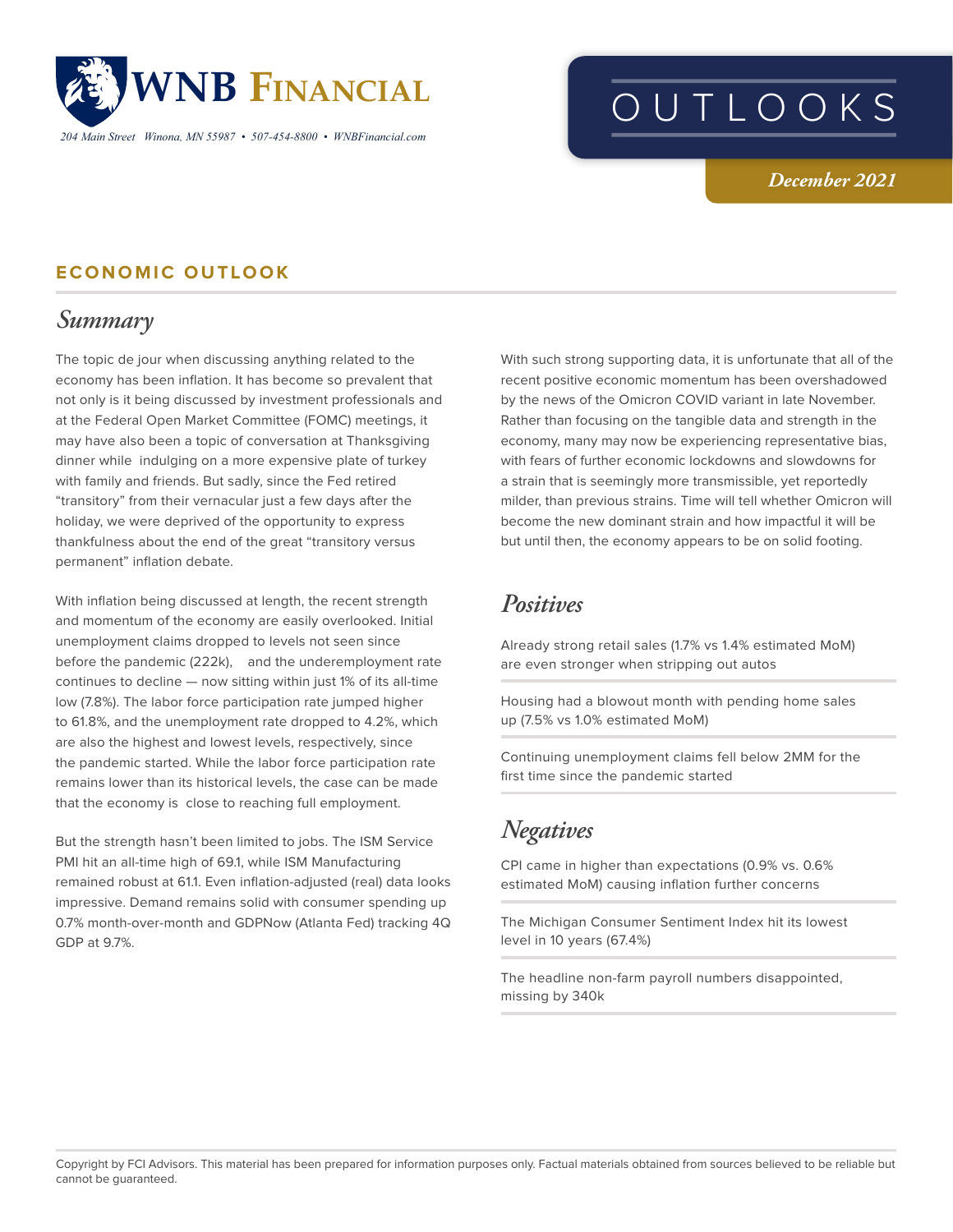

*204 Main Street Winona, MN 55987 • 507-454-8800 • WNBFinancial.com*

# OUTLOOKS

#### *December 2021*

#### **EQUITY OUTLOOK**

## *Summary*

Equity markets continued to march higher in November until a couple of late-month scares moved the stocks into negative territory. Omicron, a new COVID-19 variant derived from South Africa, created a new wave of uncertainty that rippled throughout capital markets. Additionally, Chairman Powell's testimony that the Federal Reserve may get more aggressive in response to inflationary pressures also caught investors flat footed. When the dust settled, the S&P 500 closed the month down 0.7%.

The threat of a new variant also resulted in relatively uneven returns across different equity segments. Growth stocks outperformed value with the Russell 1000 Growth index rising 0.6% and the Russell 1000 Value falling 3.5%. Economic sectors like finance and energy, which had seen impressive gains this year as economic conditions improved fell 5.7% and 5.2% respectively in November. Conversely, technology and consumer discretionary stocks rose 4.3% and 2.0% during the month.

We believe the equity market's response to events in late November was likely an overreaction. Early indications appear to show Omicron produces milder cases with hospitalization less likely. Regardless, vaccines are readily available and society appears to be learning to live alongside the virus. Jerome Powell's comments were likely an attempt to appease

politicians whose constituents are concerned about inflation. Volatility may persist for a brief period but markets will eventually stabilize as concerns dissipate. Stock valuations are reasonable especially considering the impressive earnings growth experienced in the last several quarters and expectations for earnings moving forward. With the lack of investment alternatives, we continue to believe equities represent an attractive alternative for long-term investors.

#### *Positives*

Equity fundamentals

Accommodative Federal Reserve

## *Negatives*

Occasional inflation scares

Supply chain and labor shortages

#### *Unkowns*

Omicron impact